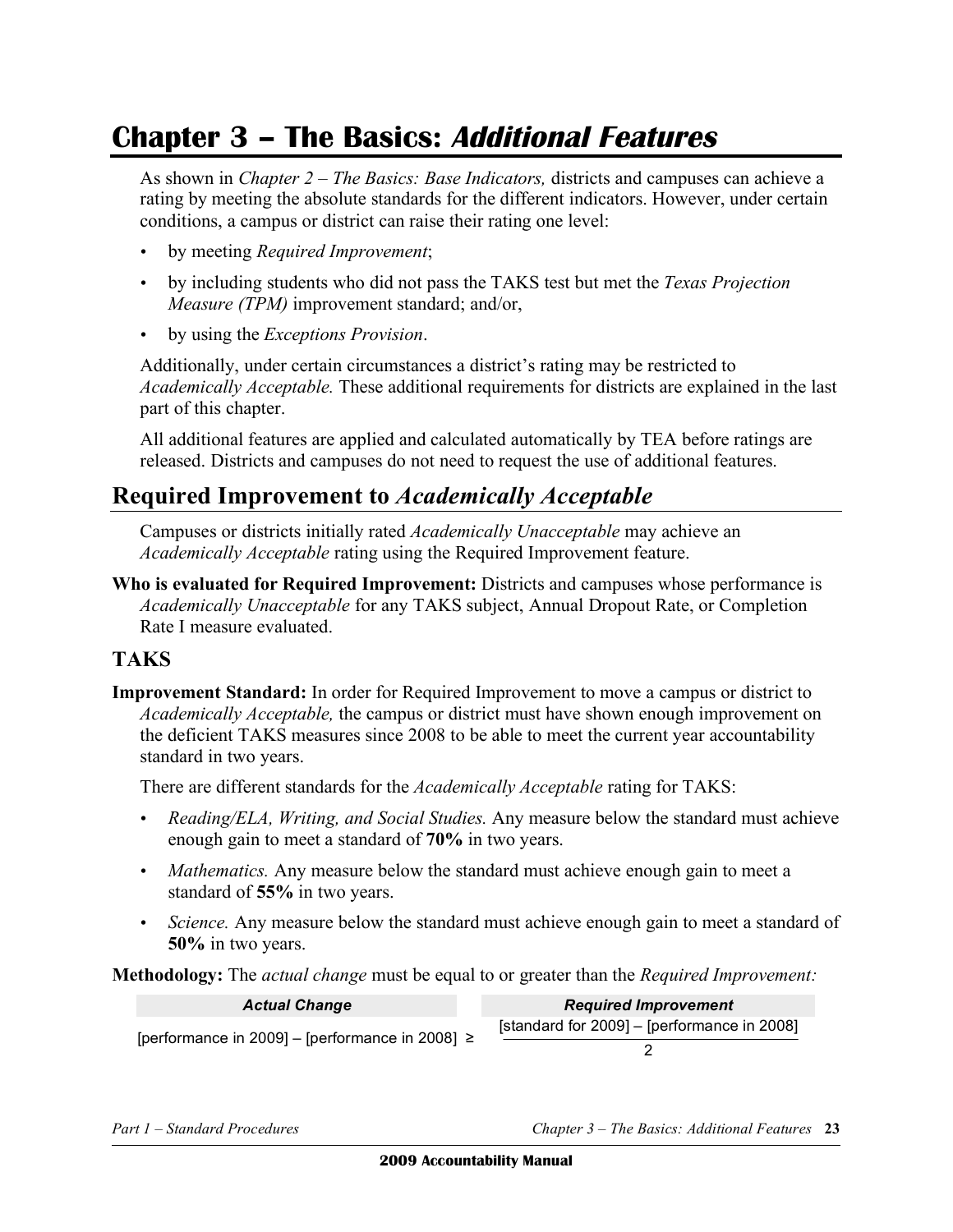*Example:* For 2009, a high school campus has performance above the *Academically Acceptable* standard in all areas except for their Economically Disadvantaged student group in TAKS mathematics; only 49% met the standard. Their performance in 2008 for the same group and subject was 39%.

First calculate their *actual change:* 

 $49 - 39 = 10$ 

Next calculate the *Required Improvement:* 

 $\frac{55 - 39}{2} = 8$ 

Then compare the two numbers to see if the *actual change* is greater than or equal to the *Required Improvement:* 

 $10 \geq 8$ 

Result: the campus meets Required Improvement, so its rating is *Academically Acceptable.* 

**Minimum Size Requirements:** In order for Required Improvement to be an option, the district or campus must have test results (for the subject and student group) for at least 10 students in 2008.

#### **Other Information:**

- • *Improvement Calculations*. These are based on the percent of students who passed the TAKS. The improvement calculations do not include those who failed the TAKS but are projected to meet the standard with TPM.
- *Prior Year Results*. Prior year assessment results (TAKS spring 2008) have not been recalculated. The 2008 results used in 2009 will match those published in 2008.
- • *Technical Assistance Team (TAT).* All campuses rated *Academically Acceptable* in 2009 are identified for technical assistance teams if their 2008-09 performance does not meet the accountability standards established for the 2010 accountability system. Some schools that attain a rating of *Academically Acceptable* through Required Improvement may be identified for technical assistance teams. See *Chapter 16 – Responsibilities and Consequences* for more information.
- • *Rounding.* All improvement calculations are done on performance rates and standards that have been rounded to whole numbers. Required Improvement calculations are expressed as a percent, rounded to whole numbers. For example, 4.5% is rounded to 5%.

### **COMPLETION RATE I**

**Improvement Standard:** In order for Required Improvement to move a campus or district to *Academically Acceptable,* the campus or district must have shown enough improvement on the deficient Completion Rate I measures between the classes of 2007 and 2008 to be at a standard of **75.0%** in two years.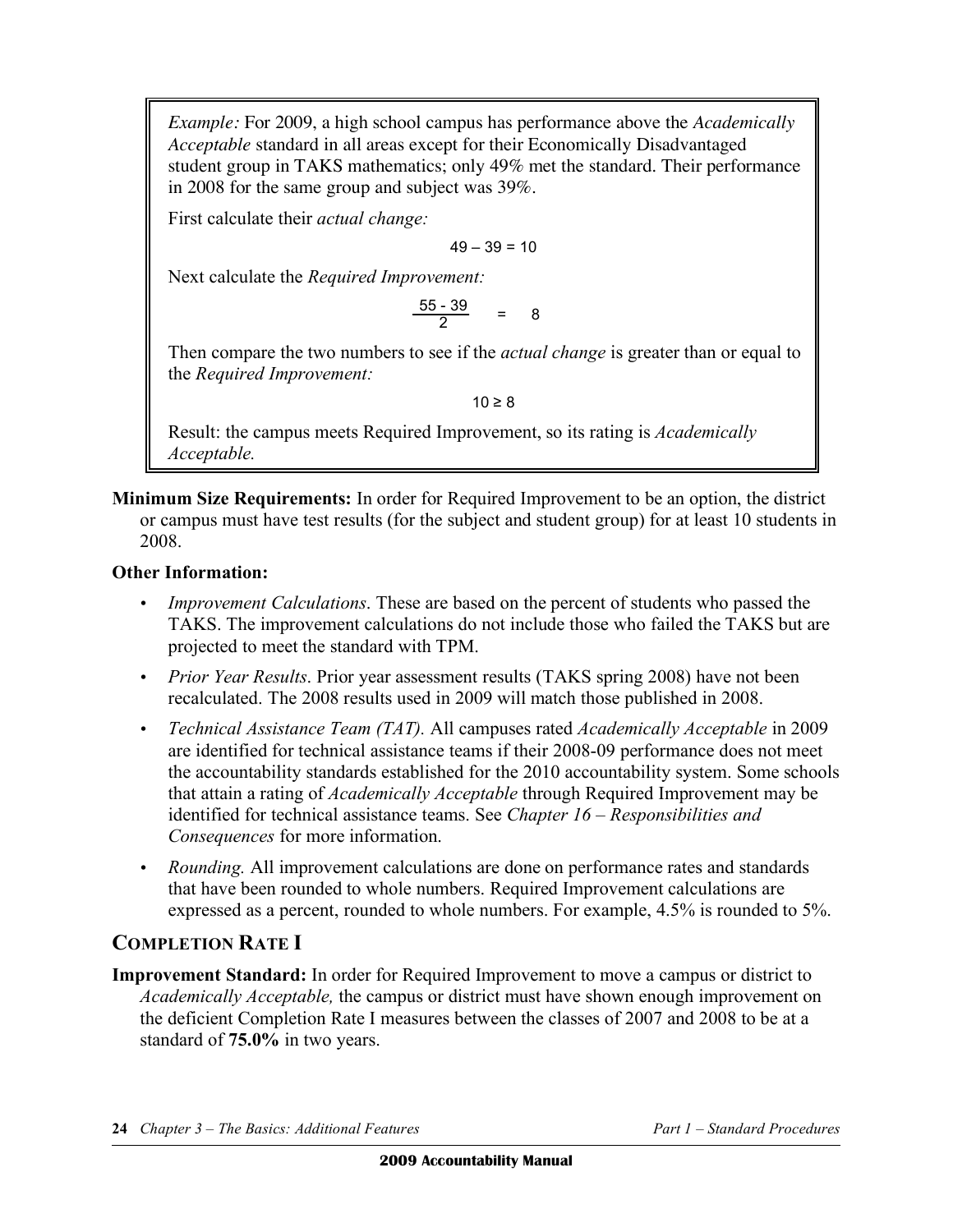**Methodology:** The *actual change* must be equal to or greater than the *Required Improvement:* 

| <b>Actual Change</b>                                                             | <b>Required Improvement</b>                    |  |
|----------------------------------------------------------------------------------|------------------------------------------------|--|
| [completion rate for class of 2008] minus<br>[completion rate for class of 2007] | $[75.0]$ – [completion rate for class of 2007] |  |
|                                                                                  |                                                |  |

**Minimum Size Requirements:** In order for Required Improvement to be an option, the district or campus must have had at least 10 students (in the same student group) in the class of 2007 completion rate.

#### **Other Information:**

- • *Technical Assistance Team (TAT).* All campuses rated *Academically Acceptable* in 2009 are identified for technical assistance teams if their 2008-09 performance does not meet the accountability standards established for the 2010 accountability system. Some schools that attain a rating of *Academically Acceptable* through Required Improvement may be identified for technical assistance teams. See *Chapter 16 – Responsibilities and Consequences* for more information.
- *Rounding.* All improvement calculations are expressed as a percent, rounded to one decimal point. For example, 2.85% is rounded to 2.9%, not 3%.

#### **ANNUAL DROPOUT RATE**

**Improvement Standard:** In order for Required Improvement to move a campus or district to *Academically Acceptable,* the campus or district must have shown enough decline in its dropout rate to be at **2.0%** in two years.

**Methodology:** The *actual change* must be equal to or less than the *Required Improvement:* 

| <b>Actual Change</b>                                    |  | <b>Required Improvement</b>      |
|---------------------------------------------------------|--|----------------------------------|
| [2007-08 dropout rate] $-$ [2006-07 dropout rate] $\le$ |  | $[2.0] - [2006-07$ dropout rate] |
|                                                         |  |                                  |

This calculation measures *reductions* in rates, not gains as with TAKS or Completion Rate I results. The actual change in the dropout rate needs to be *less than or equal to* the Required Improvement for the standard to be met, and will involve negative numbers. Stated another way, the actual change needs to be a larger negative number than the Required Improvement number.

**Minimum Size Requirements:** In order for Required Improvement to be an option, the district or campus must have had at least 10 grade 7-8 students (in the same student group) in 2006-07.

#### **Other Information:**

• *Technical Assistance Team (TAT).* All campuses rated *Academically Acceptable* in 2009 are identified for technical assistance teams if their 2008-09 performance does not meet the accountability standards established for the 2010 accountability system. Some schools that attain a rating of *Academically Acceptable* through Required Improvement may be identified for technical assistance teams. See *Chapter 16 – Responsibilities and Consequences* for more information.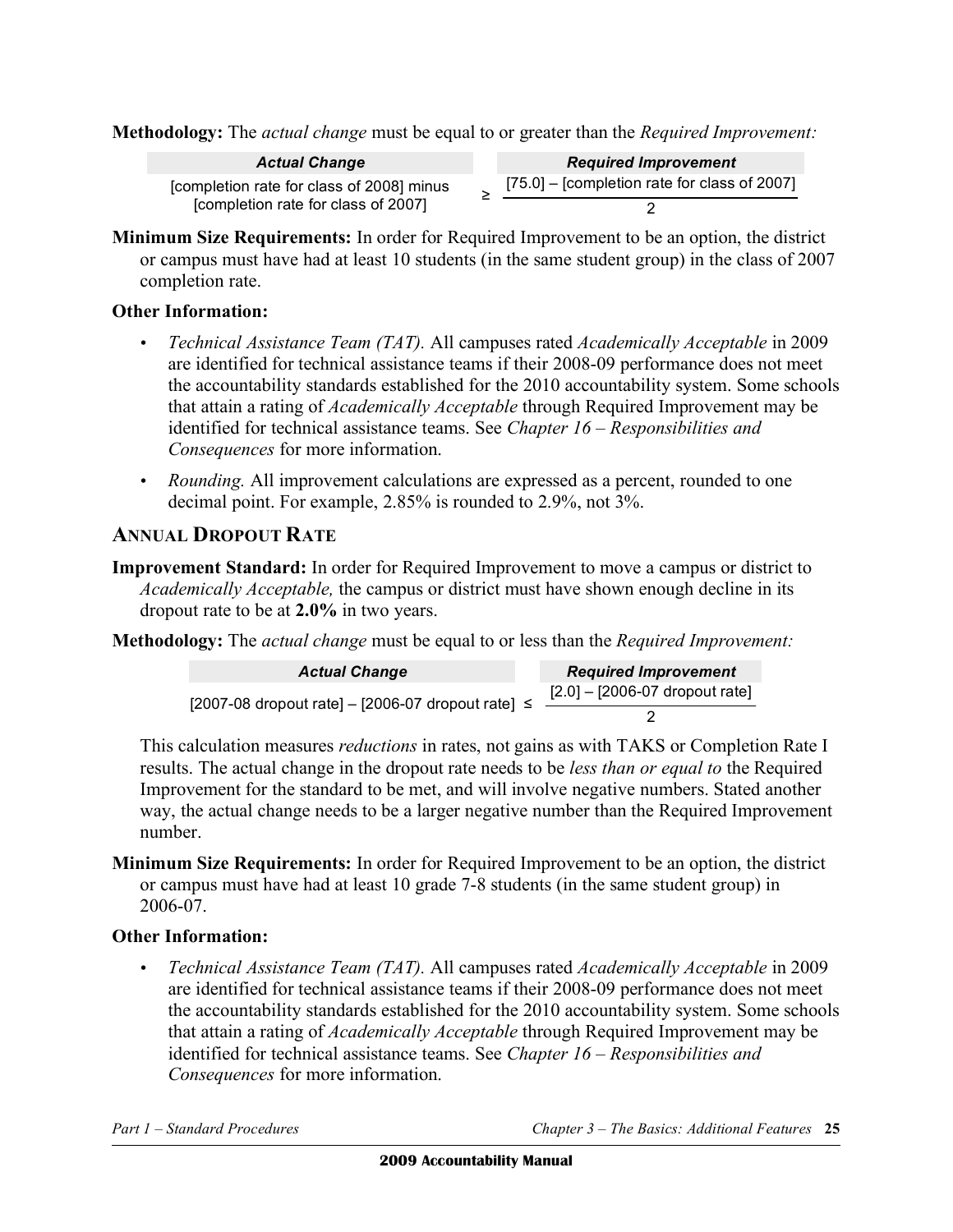- *Floor.* No floor is required to be able to use Required Improvement for the Annual Dropout Rate, either for moving to *Academically Acceptable, Recognized,* or *Exemplary.*
- • *Rounding.* All calculations are expressed as a percent, rounded to one decimal point. For example, -1.875% is rounded to -1.9%, not -2%.

*Example:* In 2007-08, a middle school had performance at the *Academically Acceptable* level for all TAKS subjects. The middle school was not evaluated on completion rate. However, the dropout rate for their Hispanic student group was 2.2%. Their Annual Dropout Rate in 2006-07 for the same group was 3.0%.

First calculate their *actual change:* 

 $2.2 - 3.0 = -0.8$ 

Next calculate the *Required Improvement:* 

 $\frac{2.0 - 3.0}{2}$  = -0.5

Then compare the two numbers to see if the *actual change* is less than or equal to the *Required Improvement:* 

 $-0.8 \le -0.5$ 

Result: the campus meets Required Improvement, so its rating is *Academically Acceptable.* 

# **Required Improvement to** *Recognized*

 **Who is evaluated for Required Improvement:** Districts and campuses whose performance is at the high end of *Academically Acceptable* for any TAKS subject or Completion Rate I, and who also meet the minimum "floor" for current year performance. Campuses or districts that do not meet the 2.0% Annual Dropout Rate standard may also use Required Improvement to achieve a *Recognized* or *Exemplary* rating. See Annual Dropout Rate (below) for details.

### **TAKS**

**Improvement Standard:** In order for Required Improvement to move a campus or district from *Academically Acceptable* to *Recognized,* the campus or district must have:

- • performance ranging from 70% to 74% on the measure, and
- shown enough improvement on TAKS since 2008 to be at **75%** in two years.

**Methodology:** The *actual change* must be equal to or greater than the *Required Improvement:* 

| <b>Actual Change</b>                                | <b>Required Improvement</b>    |  |
|-----------------------------------------------------|--------------------------------|--|
| [performance in 2009] – [performance in 2008] $\ge$ | $[75]$ – [performance in 2008] |  |
|                                                     |                                |  |

 **Minimum Size Requirements:** For Required Improvement to be an option, the district or campus must have test results (for the subject and student group) for at least 10 students in 2008.

 **26** *Chapter 3 – The Basics: Additional Features Part 1 – Standard Procedures*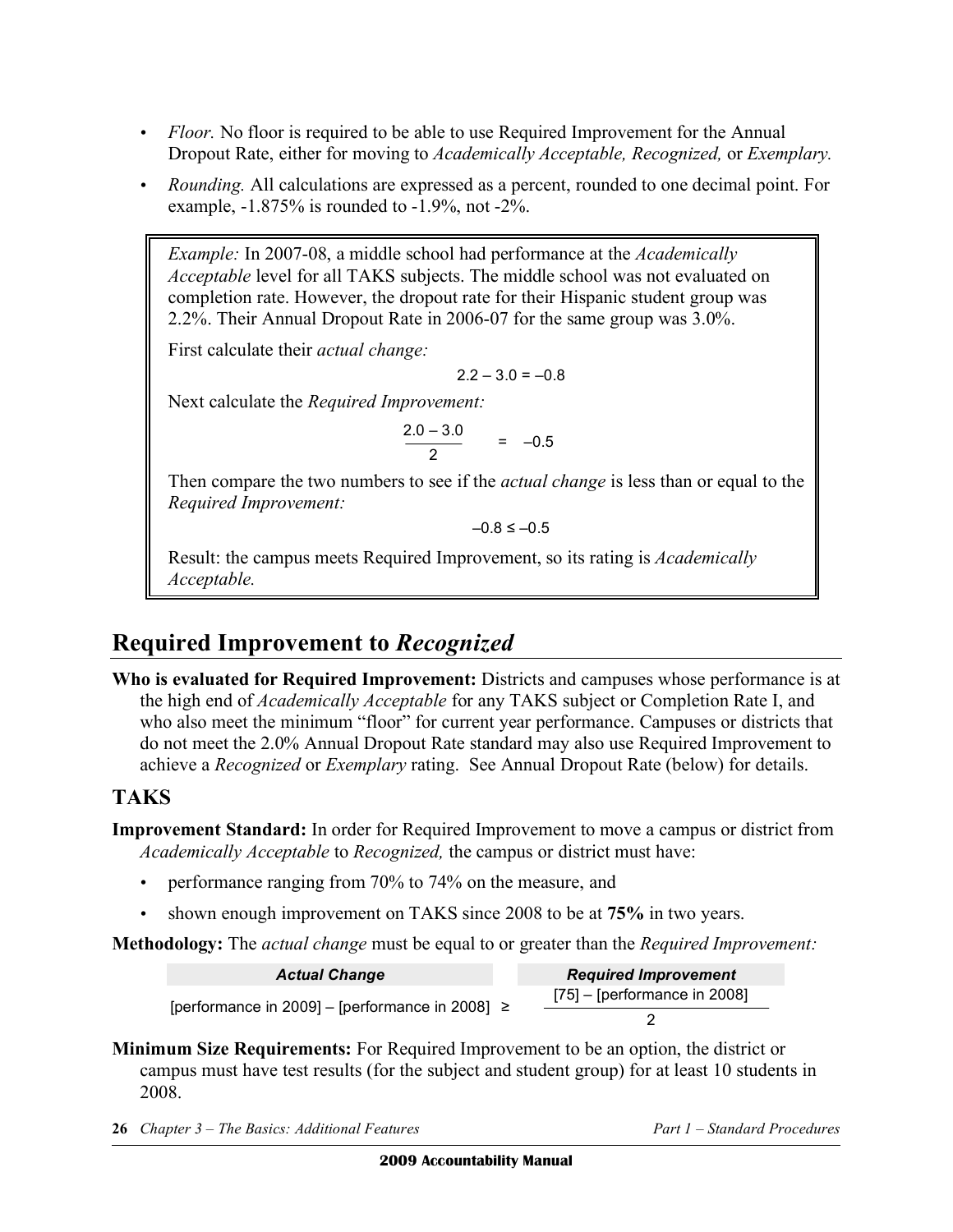#### **Other Information:**

- • *Standards.* The *Recognized* standard for the TAKS indicator (75%) is the same for all subjects.
- • *Improvement Calculations*. These are based on the percent of students who passed the TAKS. The improvement calculations do not include those who failed the TAKS but are projected to meet the standard with TPM.
- *Prior Year Results*. Prior year assessment results (TAKS spring 2008) have not been recalculated. The 2008 results used in 2009 will match those published in 2008.
- • *Rounding.* All improvement calculations are done on performance rates and standards that have been rounded to whole numbers. Required Improvement calculations are expressed as a percent, rounded to whole numbers. For example, 4.5% is rounded to 5%.

*Example:* For 2009, a district has performance above the *Recognized* standard in all areas except for their Economically Disadvantaged student group in TAKS science; only 70% met the standard. Their performance in 2008 for the same group and subject was 66%.

First determine if their current year performance is *at or above the floor* of 70%:

$$
70\geq70
$$

Next calculate their *actual change:* 

 $70 - 66 = 4$ 

Then calculate the *Required Improvement:* 

 $\frac{75 - 66}{2}$  = 5 (4.5 rounds to 5)

Finally, compare the two numbers to see if the *actual change* is greater than or equal to the *Required Improvement:* 

4 is not greater than or equal to 5

Result: the district does not meet Required Improvement, so its rating cannot be elevated above *Academically Acceptable* due to Required Improvement*.* However, use of the TPM or the Exceptions Provision may apply.

#### **COMPLETION RATE I**

**Improvement Standard:** In order for Required Improvement to move a campus or district from *Academically Acceptable* to *Recognized,* the campus or district must have:

- a completion rate ranging from 75.0% to 84.9% on the measure, and
- shown enough improvement on the deficient completion rate measures between the classes of 2007 and 2008 to be at **85.0%** in two years.

*Part 1 – Standard Procedures Chapter 3 – The Basics: Additional Features* **27**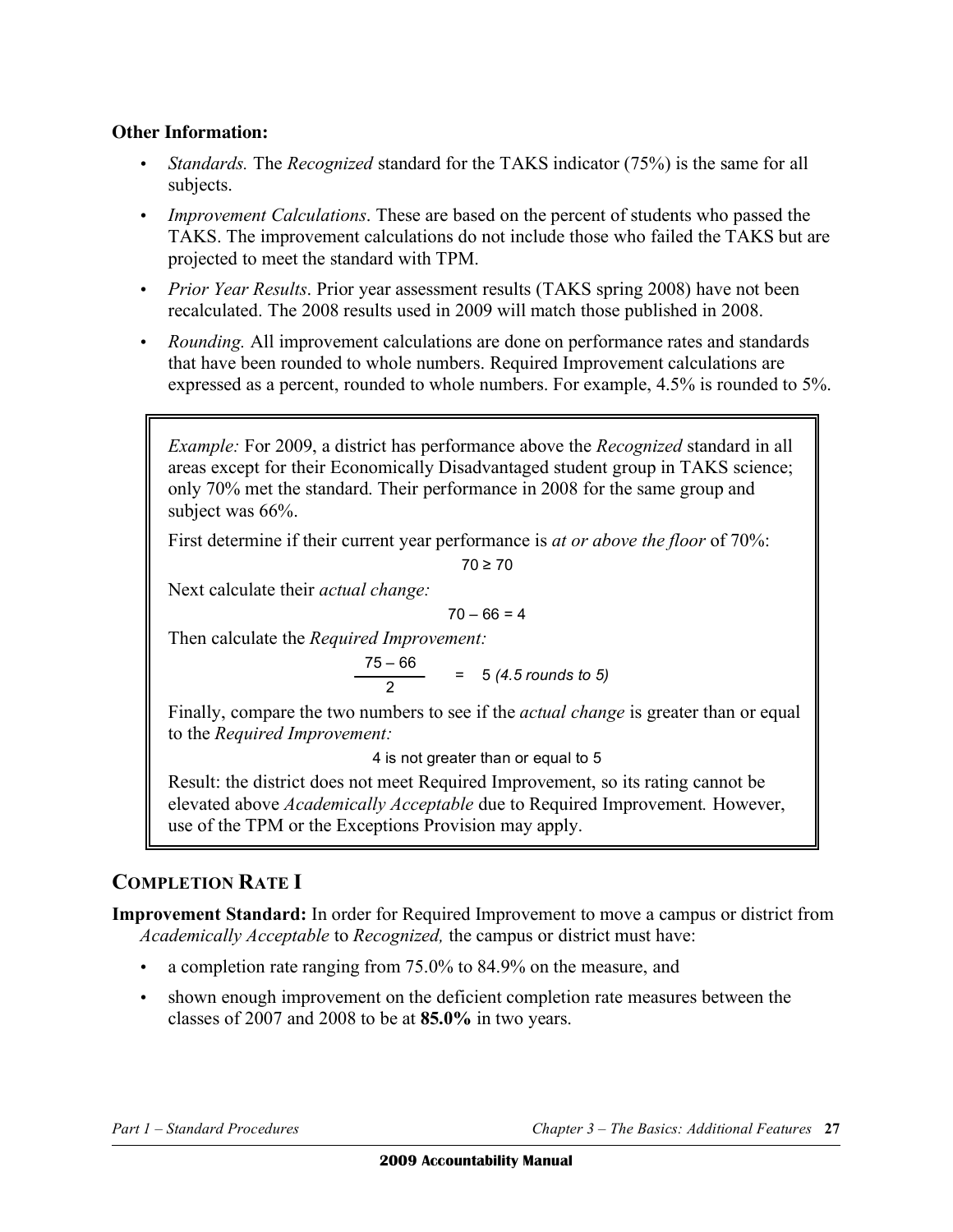**Methodology:** The *actual change* must be equal to or greater than the *Required Improvement:* 

| <b>Actual Change</b>                                                             | <b>Required Improvement</b>                    |
|----------------------------------------------------------------------------------|------------------------------------------------|
| [completion rate for class of 2008] minus<br>[completion rate for class of 2007] | $[85.0]$ – [completion rate for class of 2007] |
|                                                                                  |                                                |

**Minimum Size Requirements:** In order for Required Improvement to be an option, the district or campus must have had at least 10 students (in the same student group) in the class of 2007 completion rate.

#### **Other Information:**

• *Rounding.* All improvement calculations are expressed as a percent, rounded to one decimal point. For example, 2.85% is rounded to 2.9%, not 3%.

#### **ANNUAL DROPOUT RATE**

A campus or district cannot be prevented from a rating of *Academically Acceptable*, *Recognized*, or *Exemplary* if it has either met the absolute dropout rate standard or demonstrated dropout rate Required Improvement.

Because there is only one standard (2.0%) to meet for the Annual Dropout Rate, the same Required Improvement calculation is applied whether the campus or district is initially *Academically Unacceptable*, *Academically Acceptable,* or *Recognized*. This means that no performance floor is imposed when using Required Improvement for the dropout rate to achieve *Recognized* or *Exemplary*. See page 25 for the methodology and other details.

### **Texas Projection Measure**

The TPM is an estimate of whether a student is likely to pass a TAKS test in a future grade. After Required Improvement has been evaluated, the TPM is applied to determine if the campus or district can achieve a higher rating. For a more complete explanation of TPM, see *Appendix E – Texas Growth Index and Texas Projection Measure.* 

- **Who is evaluated for TPM:** Districts or campuses rated *Academically Unacceptable, Academically Acceptable,* or *Recognized* may achieve a higher rating by comparing the "Percent Meeting the TAKS Standard with TPM" to the accountability standards.
- **Methodology:** The "Percent Meeting the TAKS Standard with TPM" defines passers to be students who either met the passing standard or are projected to meet the passing standard in a future grade.

number of students passing [TAKS subject] + number of students failing [TAKS subject] but meeting TPM

number of students tested in [TAKS subject]

#### **Other Information:**

*TPM by Grade and Subject*. The TPM is available in mathematics, reading, English language arts, science, social studies, and writing. However, grade 7 writing does not have a TPM, nor does any subject in grade 11. A TPM will not be available for grade 8 science until 2010. This means the availability of TPM data for some campus types will be more limited than for others.

**28** *Chapter 3 – The Basics: Additional Features Part 1 – Standard Procedures*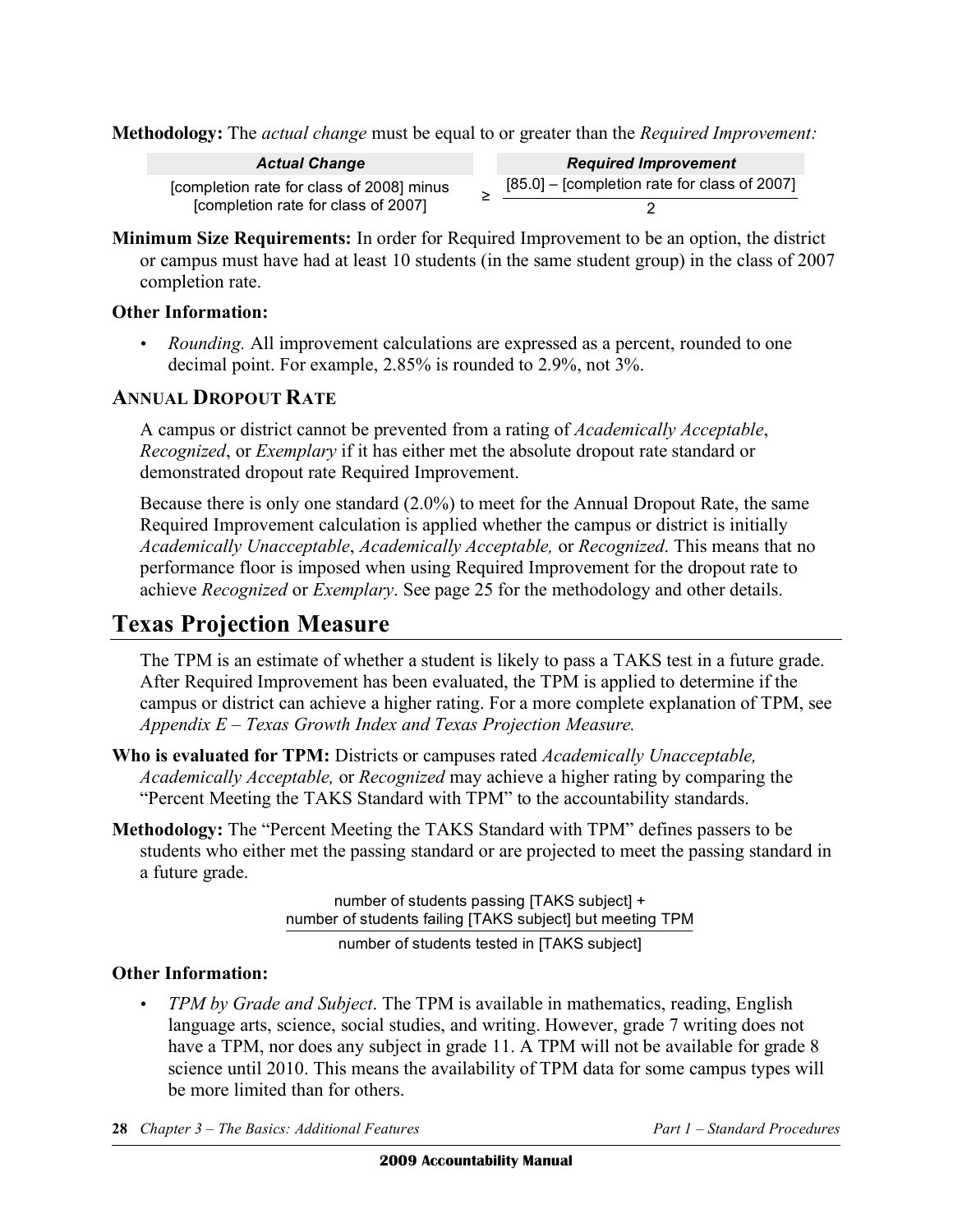- • *TPM by Student*. Not every student will have a TPM value. If a student does not have a TPM for a test, that student is included in the methodology shown above based on his or her pass/fail status on the current year test.
- *TPM, Student Success Initiative Grades, and TAKS (Accommodated).* See *Appendix D Data Sources* for details regarding the selection of TPM values for use in the state accountability system*.*
- • *Explanation of Texas Projection Measure.* See *Appendix E Texas Growth Index and Texas Projection Measure* for more information regarding how TPM values are calculated for individual students.
- *Move only one level*. For any TAKS measure not meeting the standard for the next higher rating, Required Improvement, TPM, or the Exceptions Provision can elevate the status of the measure one level, and **only one level**. Combinations of Required Improvement, TPM, and the Exceptions Provision cannot be used together for one measure. However, these features can be used independently for different TAKS measures.
- *Relationship to Required Improvement and the Exceptions Provision.* For every TAKS measure evaluated at a given campus or district, the "Percent Meeting the TAKS Standard with TPM" is examined after the application of Required Improvement when Required Improvement is either not met or not applicable. After Required Improvement and TPM have been evaluated for every measure, use of the Exceptions Provision is determined.
- • *Technical Assistance Team (TAT).* All campuses rated *Academically Acceptable* in 2009 are identified for technical assistance teams if their 2008-09 performance does not meet the accountability standards established for the 2010 accountability system. Some schools that attain a rating of *Academically Acceptable* by including students who met the TPM improvement standard may be identified for technical assistance teams. See *Chapter 16 – Responsibilities and Consequences* for more information.

*Example:* A large and diverse middle school is rated on 16 indicators. The TAKS base indicator shows many measures at the *Recognized* and *Academically Acceptable* levels. The school's lowest performance, however, is for Economically Disadvantaged students in both mathematics and social studies. The performance is 49% and 64%, respectively. The initial status on these would mean the campus would be rated *Academically Unacceptable.* 

Required Improvement moves other measures that were *Academically Acceptable* to *Recognized* but Required Improvement is not met for the two lowest areas. After applying TPM, the passing percentages improve to over 75% for both of the two lowest areas.

Although with TPM the passing percentages are at the *Recognized* level, the rating for this school will be held to *Academically Acceptable*. This is because the initial status for these two measures was *Academically Unacceptable*; the use of the TPM can only elevate the rating one level.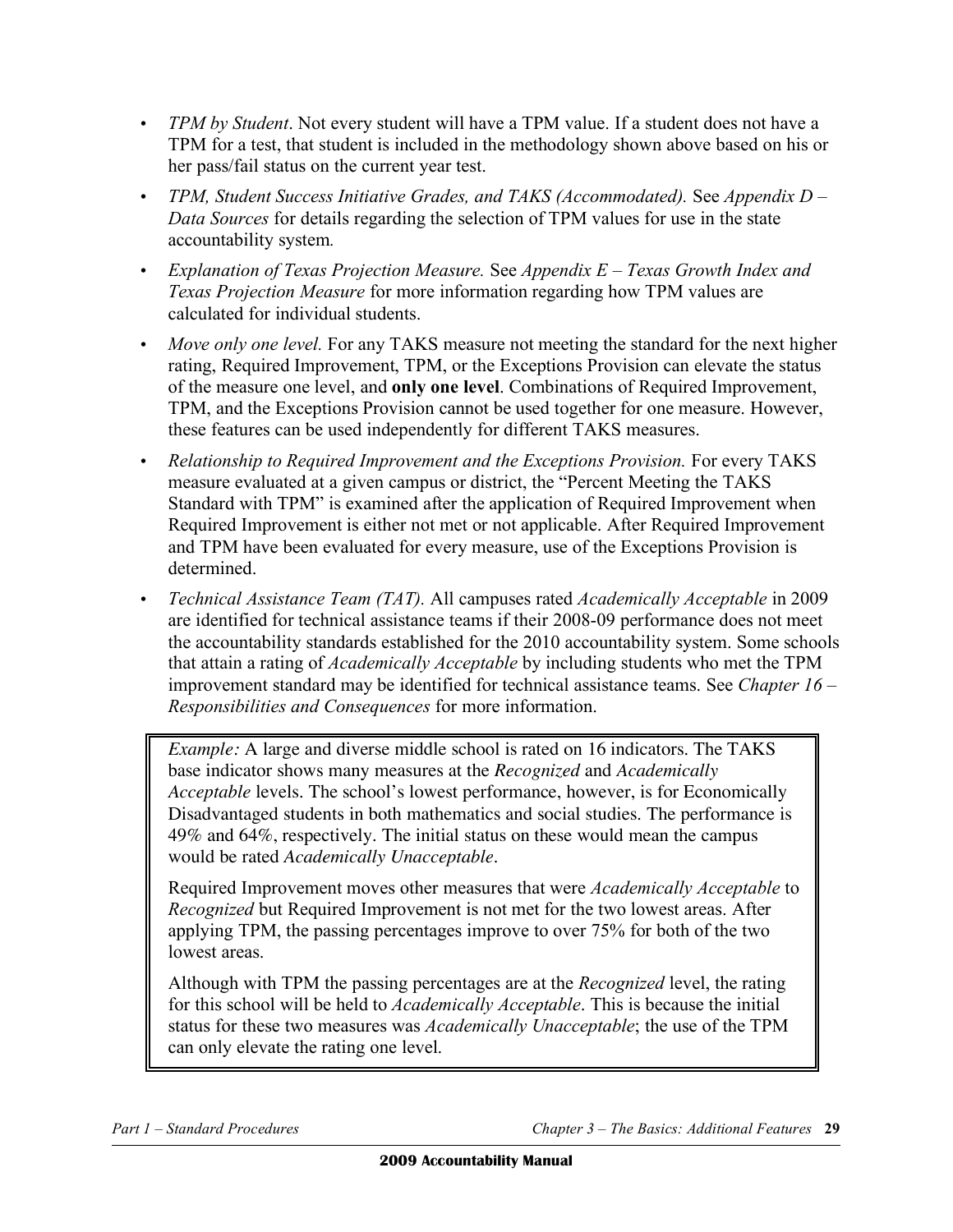# **Exceptions Provision**

The Exceptions Provision provides relief to larger campuses and districts with more diverse student populations who are evaluated on more measures. After application of Required Improvement and TPM, campuses or districts may still "gate up" to a higher rating by using exceptions. The Exceptions Provision can be applied to any of the 25 TAKS measures (5 subjects multiplied by 5 groups: All Students, African American, Hispanic, White, and Economically Disadvantaged). The Exceptions Provision does not apply to either Completion Rate I or Annual Dropout Rate indicators. Campuses and districts must meet minimum performance floors to be eligible to use this provision and other safeguards are applied.

#### **Other Information:**

- *Exceptions Applied Automatically.* There is no need for a district or campus to request that the Exceptions Provision be applied. Exceptions are automatically calculated and assigned prior to the release of ratings, but only if it will successfully move a campus or district to a higher rating. For example, a campus may be eligible for two exceptions, but if it actually needs three exceptions in order to raise its rating to *Academically Acceptable*, then no exceptions are used, and the campus remains *Academically Unacceptable*. This preserves the campus's or district's ability to use exceptions in the future. If the Exceptions Provision successfully moves a campus or district to a higher rating, the provision will be used. A campus or district cannot request that exceptions not be used.
- *Only for Assessment.* This provision applies to the TAKS, and not to Completion Rate I or Annual Dropout Rate indicators. That is, if a campus or district rating is due to either the Completion Rate I or Annual Dropout Rate indicators, the Exceptions Provision is not applied.

#### **USING EXCEPTIONS TO MOVE TO** *ACADEMICALLY ACCEPTABLE* **OR** *RECOGNIZED*

A campus or district may use up to four exceptions in order to achieve a rating of *Academically Acceptable* or up to four exceptions in order to achieve a rating of *Recognized.*  To be eligible to use any exceptions, the campus or district must be evaluated on at least five TAKS measures and must meet the appropriate performance floor(s).

The number of exceptions available for a campus or district is dependent on the number of assessment measures on which the campus or district is evaluated, as shown in the following table:

| <b>Exceptions for moving to Academically Acceptable or Recognized</b> |                                             |  |
|-----------------------------------------------------------------------|---------------------------------------------|--|
| <b>Number of Assessment Measures Evaluated</b>                        | <b>Maximum Number of Exceptions Allowed</b> |  |
| $1 - 4$                                                               | 0 exceptions                                |  |
| $5 - 8$                                                               | 1 exception                                 |  |
| $9 - 11$                                                              | 2 exceptions                                |  |
| $12 - 15$                                                             | 3 exceptions                                |  |
| 16 or more                                                            | 4 exceptions                                |  |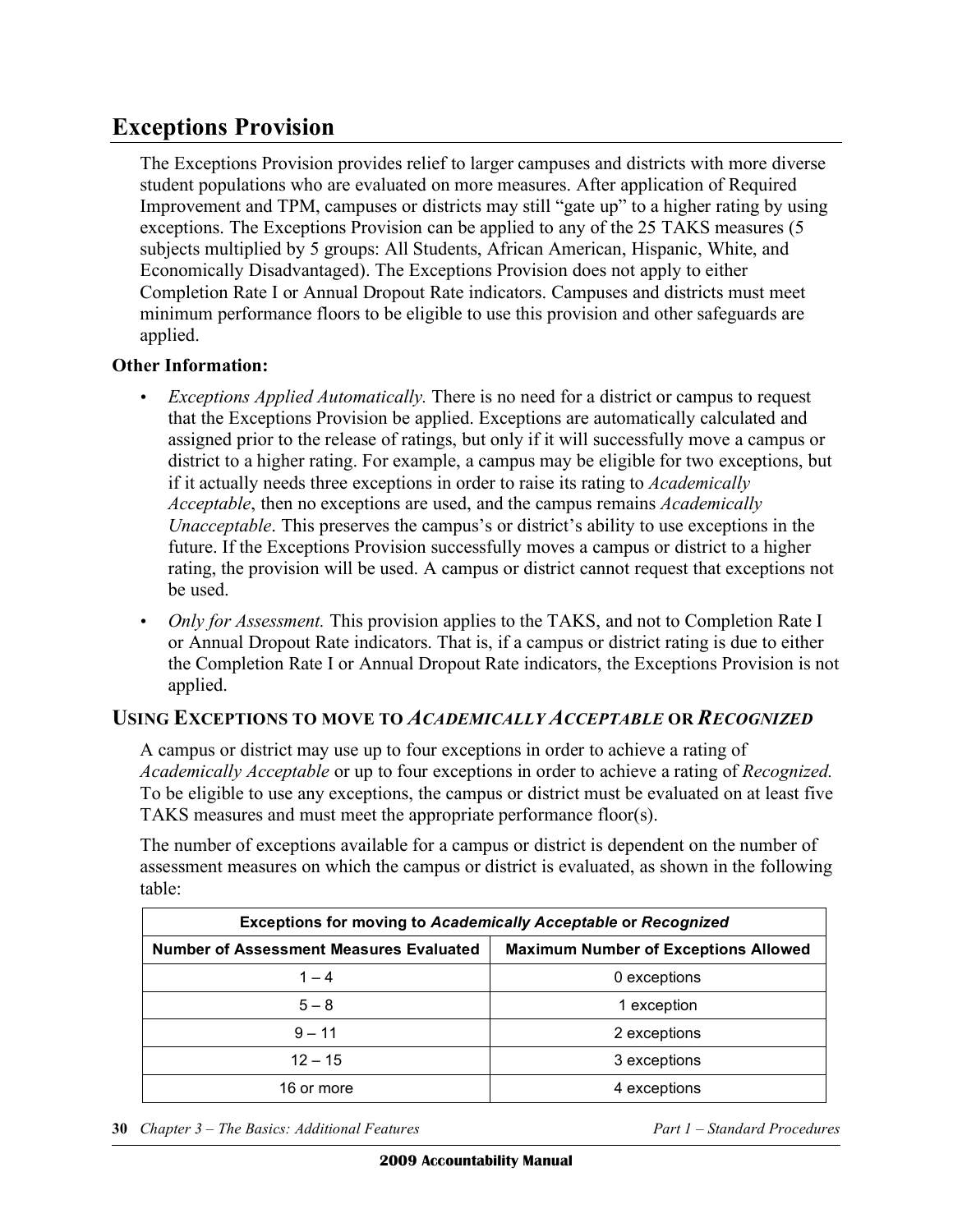#### **Performance Floor:**

Performance on the measure to which the Exceptions Provision will be applied must be no more than five percentage points below the standard for the subject. See the table below for the minimum performance needed in 2009 for each subject.

The floor must be met by the TAKS base indicator; the percent of student passing the test. The "Percent Meeting the TAKS Standard with TPM" is not used to determine if the floor requirement has been met.

| <b>Floors</b>                                   |                                |          |            |  |
|-------------------------------------------------|--------------------------------|----------|------------|--|
|                                                 | <b>Academically Acceptable</b> |          | Recognized |  |
| <b>Mathematics</b>                              | 50%                            |          |            |  |
| Science                                         | 45%                            | All      | 70%        |  |
| Reading/ELA, Writing &<br><b>Social Studies</b> | 65%                            | subjects |            |  |

#### **USING EXCEPTIONS TO MOVE TO** *EXEMPLARY*

A campus or district may use one exception to gate up to a rating of *Exemplary.* To be eligible for this one exception, the campus or district must be evaluated on at least ten TAKS measures and meet the performance floor.

**Performance Floor:** Performance on the measure to which the Exceptions Provision will be applied must be no more than five percentage points below the *Exemplary* standard for all subjects, meaning performance must range from 85% to 89% on the measure. The floor must be met by the TAKS base indicator; the percent of students passing the test. The "Percent Meeting the TAKS Standard with TPM" is not used to determine if the floor requirement has been met.

| <b>Exceptions for moving to Exemplary</b>      |                                             |  |
|------------------------------------------------|---------------------------------------------|--|
| <b>Number of Assessment Measures Evaluated</b> | <b>Maximum Number of Exceptions Allowed</b> |  |
| $1 - 9$                                        | 0 exceptions                                |  |
| 10 or more                                     | 1 exception                                 |  |

#### **PROVISION SAFEGUARDS**

- *One-Time Use.* An exception will not be granted for the same measure for two consecutive years. For example, if a campus was granted an exception for white student science performance in 2008, the campus is not eligible for an exception for white student science performance in 2009. This safeguard applies regardless of the rating achieved when the exception was used. In the example below, the high school will not be able to use exceptions for economically disadvantaged performance in TAKS mathematics or science in 2010, even if the school needs the exceptions that year to achieve a *Recognized* rating.
- • *Other "Charged" Exceptions.* There are cases where a district or campus may be "charged" with an exception in the process of Special Analysis or in granting appeals. In these cases, the campus or district is not able to use that exception in the following year.

*Part 1 – Standard Procedures Chapter 3 – The Basics: Additional Features* **31**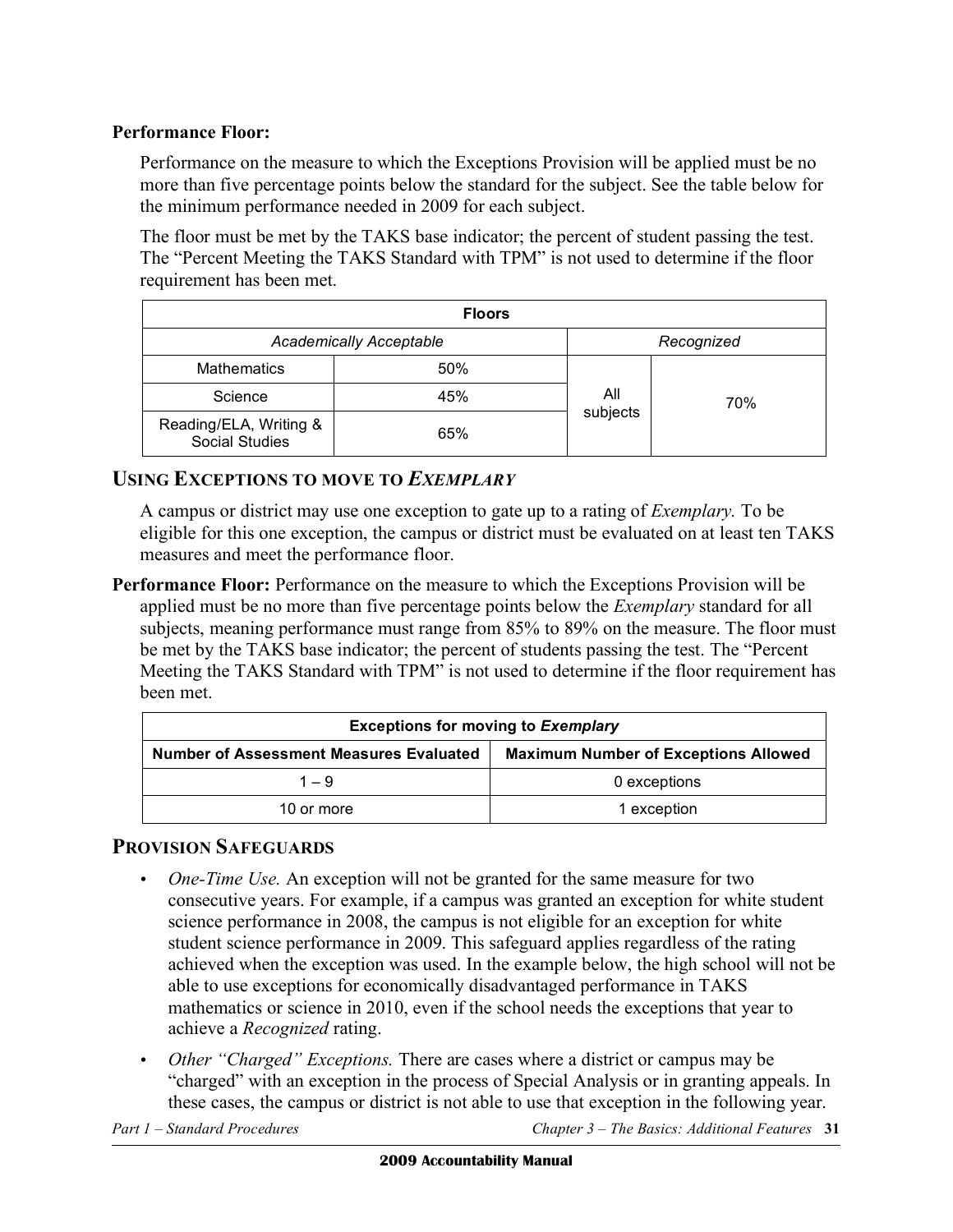• *Move only one level.* The Exceptions Provision cannot be used to move up more than one rating level. For example, if a campus meets the *Exemplary* criteria on all accountability measures except for one assessment measure, and fails to meet the *Academically Acceptable* criteria on that one measure, the Exceptions Provision will only move the campus from *Academically Unacceptable* to *Academically Acceptable*.

Further, combinations of Required Improvement, TPM, and the Exceptions Provision cannot be used together for one measure to elevate a rating more than one level. Different features can be used for different measures to successfully elevate a rating, but multiple features cannot be used for any one measure.

- *Campus and District Improvement Plans.* Any campus or district that uses one or more exceptions must address performance on those measures to which the exceptions are applied in its campus or district improvement plan.
- • *Technical Assistance Team (TAT).* All campuses rated *Academically Acceptable* in 2009 are identified for technical assistance teams if their 2008-09 performance does not meet the accountability standards established for the 2010 accountability system. Schools that attain a rating of *Academically Acceptable* through the Exceptions Provision will be automatically identified for technical assistance teams. See *Chapter 16 – Responsibilities and Consequences* for more information.

*Example.* A large high school with a diverse population is evaluated on all student groups for reading/ELA, mathematics, science, and social studies, for a total of 20 measures. The percent passing on all indicators meets the *Academically Acceptable*  standards except for the performance of their economically disadvantaged students in mathematics (51%) and science (48%). They did not demonstrate Required Improvement for either of these measures, nor did they have enough additional students projected to pass to enable use of the TPM feature.

The percent of students passing mathematics and science are within five points of the *Academically Acceptable* standards (55% and 50%, respectively). Because they are evaluated on 16 or more assessment measures, (20) they are eligible to use up to four exceptions. Assuming they did not take an exception for either of these measures in the prior year, they meet the Exceptions Provision requirements.

Result: the campus rating is *Academically Acceptable* and the campus is charged with use of an exception for economically disadvantaged students in mathematics and economically disadvantaged students in science*.* The two exception areas must be addressed in their campus improvement plan.

Note: Because of the one-time exception rule, the campus will not be eligible to use exceptions for either of these measures in 2010.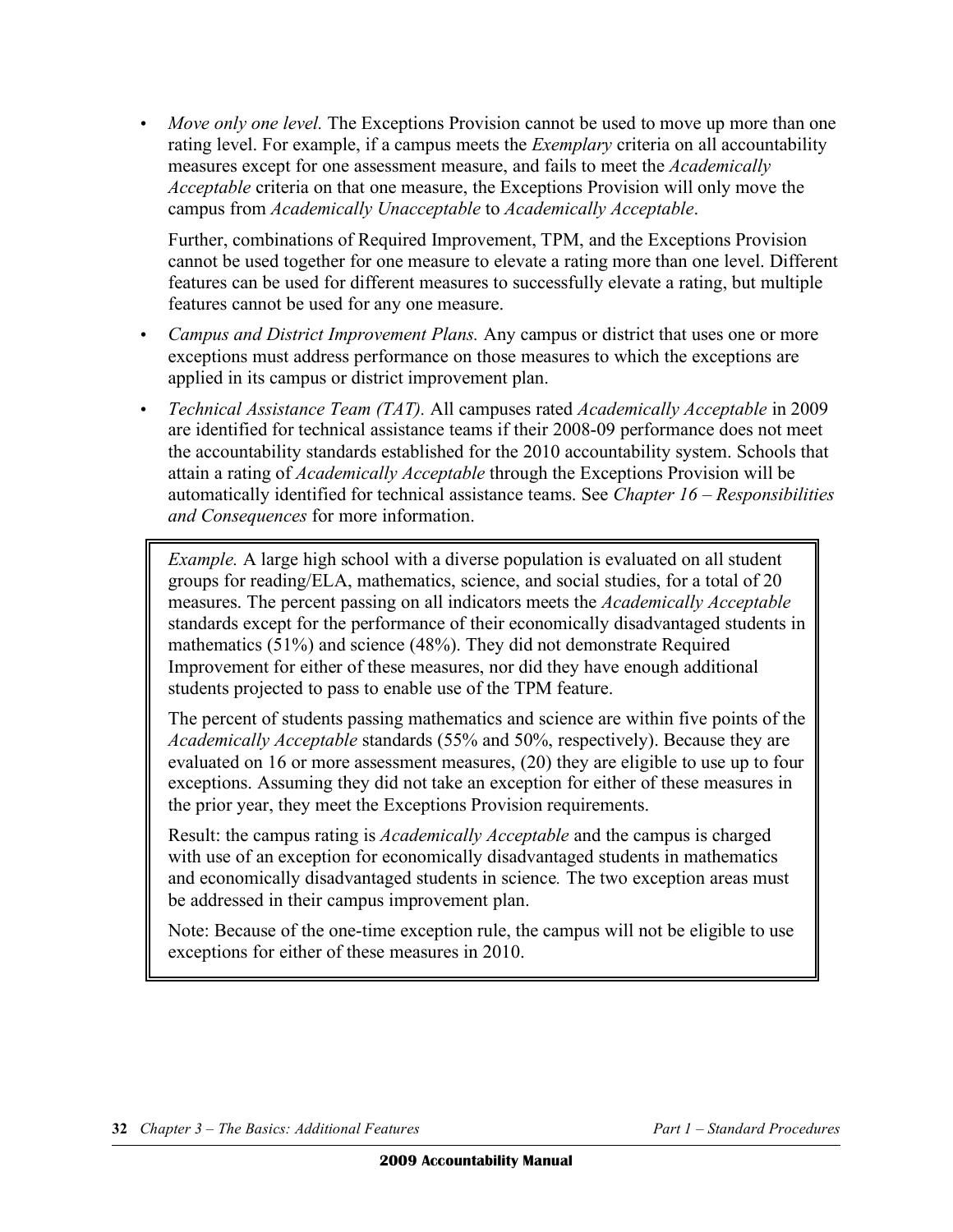# **Additional Issues for Districts**

#### **DISTRICTS WITH** *ACADEMICALLY UNACCEPTABLE* **CAMPUSES**

Any district that has one or more campuses rated *Academically Unacceptable* cannot receive a rating of *Exemplary* or *Recognized*. There are two exceptions to this rule. First, an *AEA: Academically Unacceptable* rating for a campus does not prevent an *Exemplary* or *Recognized* district rating.

Second, some campuses are identified within the accountability system as Texas Youth Commission (TYC) campuses or Texas Juvenile Probation Commission (TJPC) campuses. A rating of *Academically Unacceptable* on these campuses does not prevent an *Exemplary* or *Recognized* district rating. See *Chapter 6 –Special Issues and Circumstances* for more information about these campus types.

#### **UNDERREPORTED STUDENTS**

TEA must have leaver statuses on all grade 7-12 students who were enrolled at any time in the prior year (2007-08) but who did not continue in the current year (2008-09). These students may have left the district because they graduated, transferred to another district, dropped out, or for some other reason. Districts must report a leaver code for all leavers except those who moved (transferred) to another Texas public school district, earned a GED by August 31, or graduated in a prior school year. The determination of whether students are movers is made by TEA by checking other districts' enrollment and attendance records. (Districts may obtain preliminary information about whether students have moved to another district by searching the PID Enrollment Tracking (PET) application.)

Students without leaver records who cannot be confirmed by TEA to be returning students, movers, previous Texas graduates, or GED recipients become underreported students. See *Appendix I* for more information.

In order to maintain a rating of *Exemplary* or *Recognized,* districts must not exceed the accountability standards for underreported students.

- **Standard**: Districts must meet the standard for both of the following measures in order to maintain a rating of *Exemplary* or *Recognized:* 
	- *Count of Underreported Students:* Must be fewer than or equal to 150.
	- *Percent of Underreported Students:* Must be less than or equal to 5.0%.

#### **Methodology:**

number of underreported students <br>
≤ 5.0% number of students served in grades 7-12 in previous school year

*Numerator:* Underreported students are those 2007-08 students in grades 7–12 who are not accounted for by TEA as returning students, movers, previous Texas graduates or GED recipients, and for whom no school leaver record can be found.

*Denominator:* The denominator is an unduplicated count of students who were reported in enrollment in 2007-08 PEIMS submission 1 or in attendance in 2007-08 PEIMS submission 3.

**Part 1 – Standard Procedures** 

*Part 3 – The Basics: Additional Features* 33